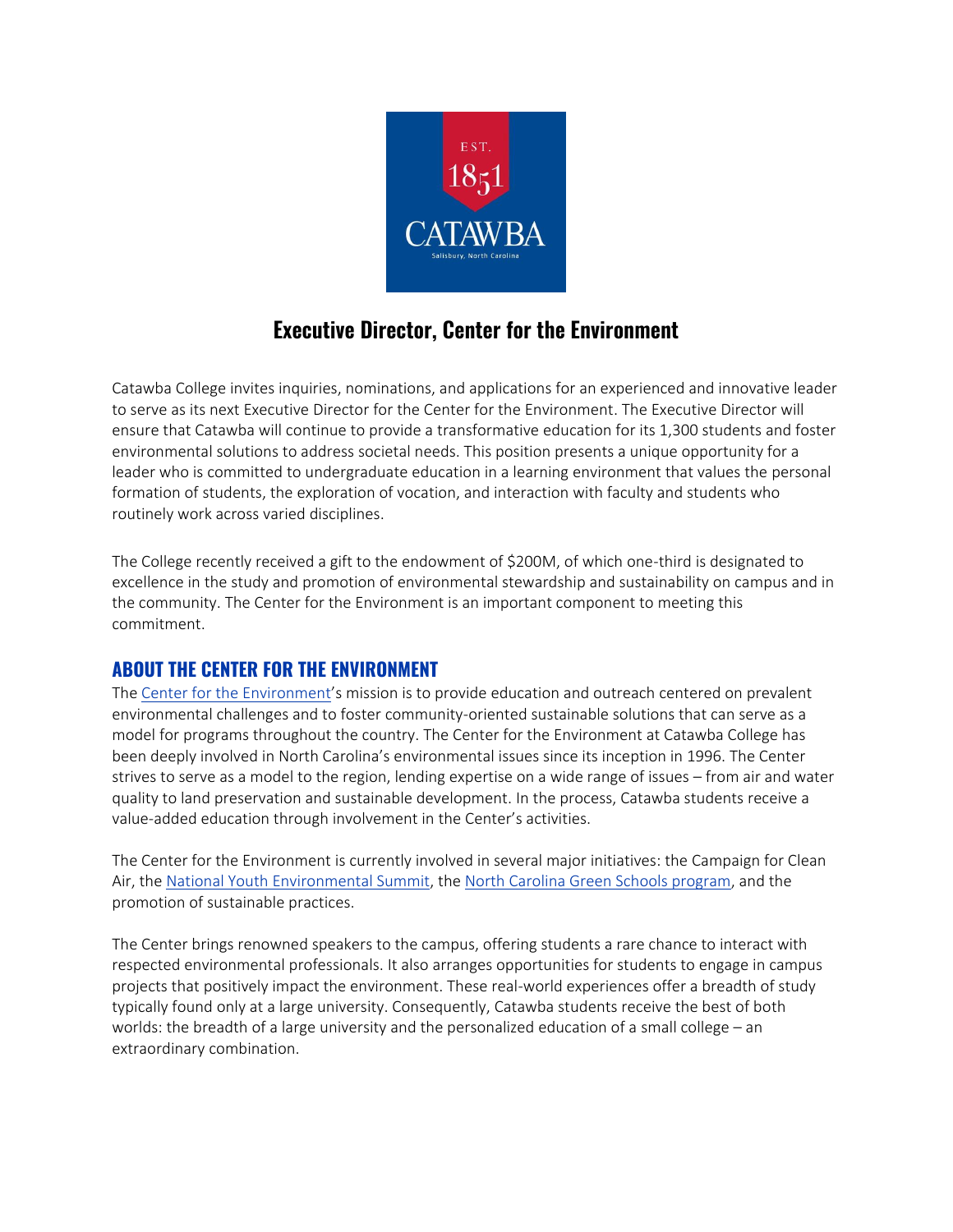Catawba College endeavors to offer the nation's premier undergraduate education in environmental studies, where the study and practice of environmental stewardship and sustainability are infused throughout the curriculum. The Center works closely with all departments across campus but especially with the [Biology](https://catawba.edu/academics/programs/undergraduate/biology/) and [Environment and](https://catawba.edu/academics/programs/undergraduate/environment-and-sustainability/) Sustainability departments at Catawba College to offer students a wealth of opportunities beyond the classroom. This value-added education includes everything from field trips and professional conferences to internships and opportunities to teach members of the community about topics of special interest. Increasing collaboration between Catawba's academic departments and the Center will be an opportunity for the new Executive Director. Additionally, Catawba is hiring a cluster of faculty in various disciplines that will collaborate to model for all learners the use of interdisciplinary approaches to addressing important questions in environmental stewardship and sustainability. As you can see, the sky is the limit for the Center for the Environment's future. The transition to a new Executive Director, the first transition in the last 25 years, is an important opportunity for new vistas and ways of serving the Center's mission to be considered.

## **FRED STANBACK ECOLOGICAL PRESERVE**

The Fred Stanback Ecological Preserve is located behind the Center for the Environment facility. The 189 acre ecological preserve gives students ample opportunities for analyzing ecosystems and learning about conservation management as well as providing a habitat for wildlife and a source of water purification.

In 1998, the Center for the Environment at Catawba College worked with the LandTrust for Central North Carolina, now [Three Rivers Land Trust,](https://threeriverslandtrust.org/) to place 130 acres of its preserve under a permanent conservation easement, which ensures that the land will always be held in its natural state. The Center also worked with the LandTrust to secure the wildlife refuge, which has also been placed under a conservation easement. The Ecological Preserve is managed and maintained by the Center for the Environment staff, Catawba students, and volunteers. Members of the Catawba College and Salisbury community enjoy recreational opportunities with the Ecological Preserve's trails, which are viewable here.

The preserve floodplain drains toward Grants Creek and includes Lake Baranski and numerous more recently created ponds and impoundments. A significant portion of the Preserve along with the adjacent Rowan Salisbury School property, Horizons Unlimited, have been designated by the North Carolina Natural Heritage Program as a significant Natural Heritage Area.

The Ecological Preserve is overseen by Dean of Science and the Environment [Jay Bolin,](http://faculty.catawba.edu/jfbolin/) a key partner and collaborator for the next Executive Director.

### **ELIZABETH STANBACK WILDLIFE GARDEN**

Native North Carolina plants grow in the Elizabeth Stanback Wildlife Garden, which surrounds the Center for the Environment. Designed as a naturalistic environment, Catawba College focuses on the native surroundings in the area. This garden is not only home to more than 160 native plant species, it is also different from many other public gardens in that the covenants of environmental stewardship are practiced in its maintenance and perpetuation. The Elizabeth Stanback Wildlife Garden not only provides a natural habitat for butterflies, insects, birds, and other wildlife, but also provides a learning laboratory for Catawba students.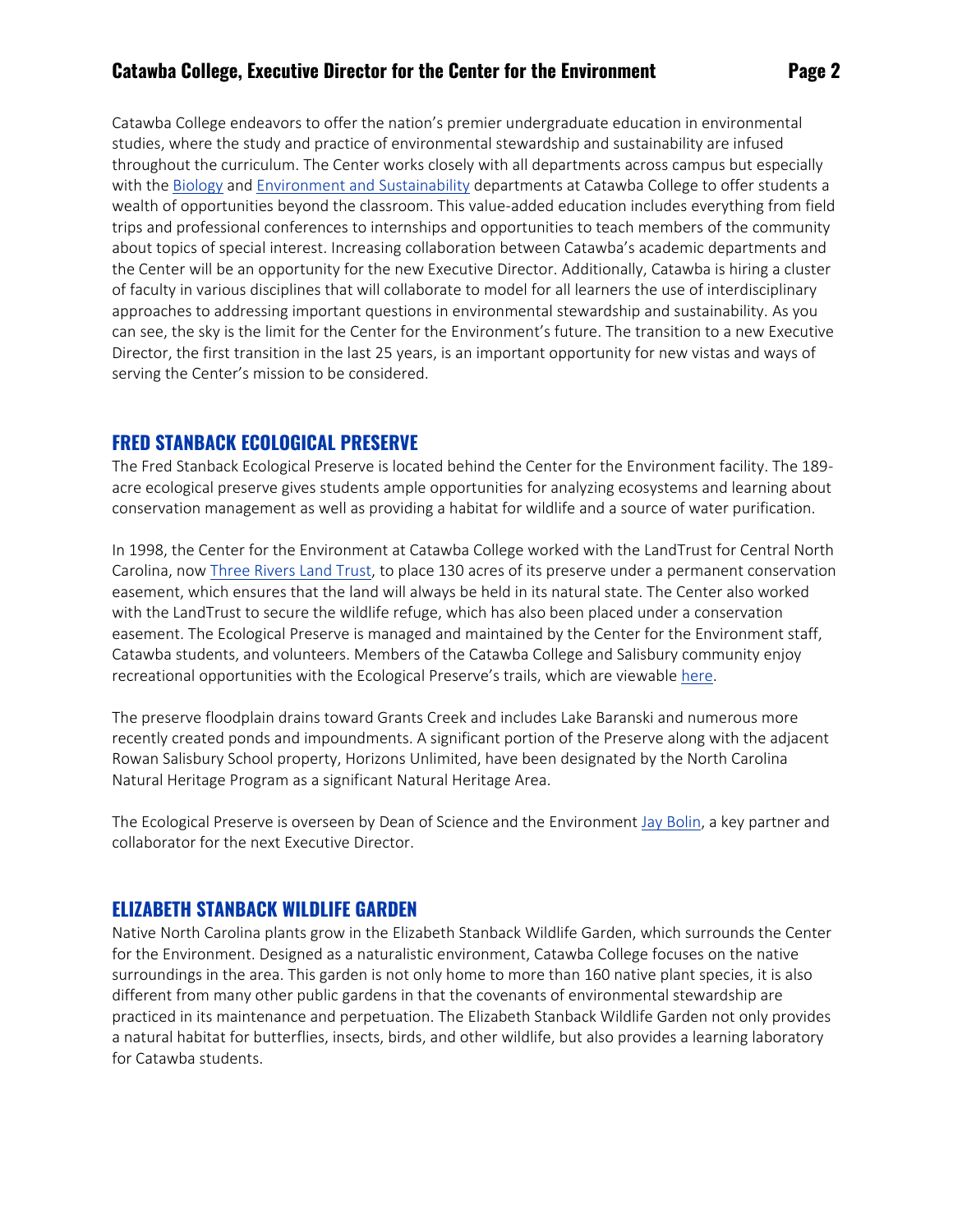### **THE GREEN BUILDING**

From the first day the [Center for the Environment facility](https://map.concept3d.com/?id=499#!m/52751) opened in 2001, it became a model of sustainability for the state. Bill Holman, then secretary of the N.C. Department of Environment and Natural Resources, called it "the wave of the future in resource and energy efficiency."

The facility that houses the Center for the Environment was one of the first "green" buildings constructed in the state. The Center wanted to lead by example, encouraging others to use environmentally friendly products and practices in the construction of new facilities.

This structure reflects the spirit of the College's environmental programs. The planning process, which was initiated long before construction began in November 1999, engaged everyone from the donors and president of the college to the faculty, staff, and students. The 21,000-square-foot building has emerged as a three-dimensional incarnation of the Center's sustainable curriculum — an exciting teaching tool as well as an environmentally friendly sound project.

Located on the edge of the college's 189 acre preserve, it merges seamlessly with the natural environment. Everything about the facility — from the site design to the environmentally friendly building materials, from energy and water conservation issues to recycling and waste management — is grounded in principles of sustainability. For example, Catawba students implemented the waste reduction plan, recycling more that 86 percent of the construction waste. This facility represents Catawba College's commitment to the conservation and sustainable use of the earth's resources. The Center for the Environment facility is undergoing enhancements presently, and it is expected that the Center's permanent facility will reopen in January of 2023 with updates that will allow the facility to maintain its cutting-edge reputation.



#### **SALISBURY GREENWAY**

The Center for the Environment has been instrumental in the development of the [Salisbury Greenway](https://www.salisburync.gov/pkrec/Greenway2.htm)  [System,](https://www.salisburync.gov/pkrec/Greenway2.htm) which is maintained for active recreation and modes of transportation other than the automobile. In the 15-plus years that Salisbury, North Carolina has been developing the greenway system, it has become increasingly evident that the development of systems within communities for car-free travel are important.

The Salisbury Greenway provides connections between recreational areas, parks, and natural areas. Through its construction of the greenway, the Salisbury Parks and Recreation Department fulfills its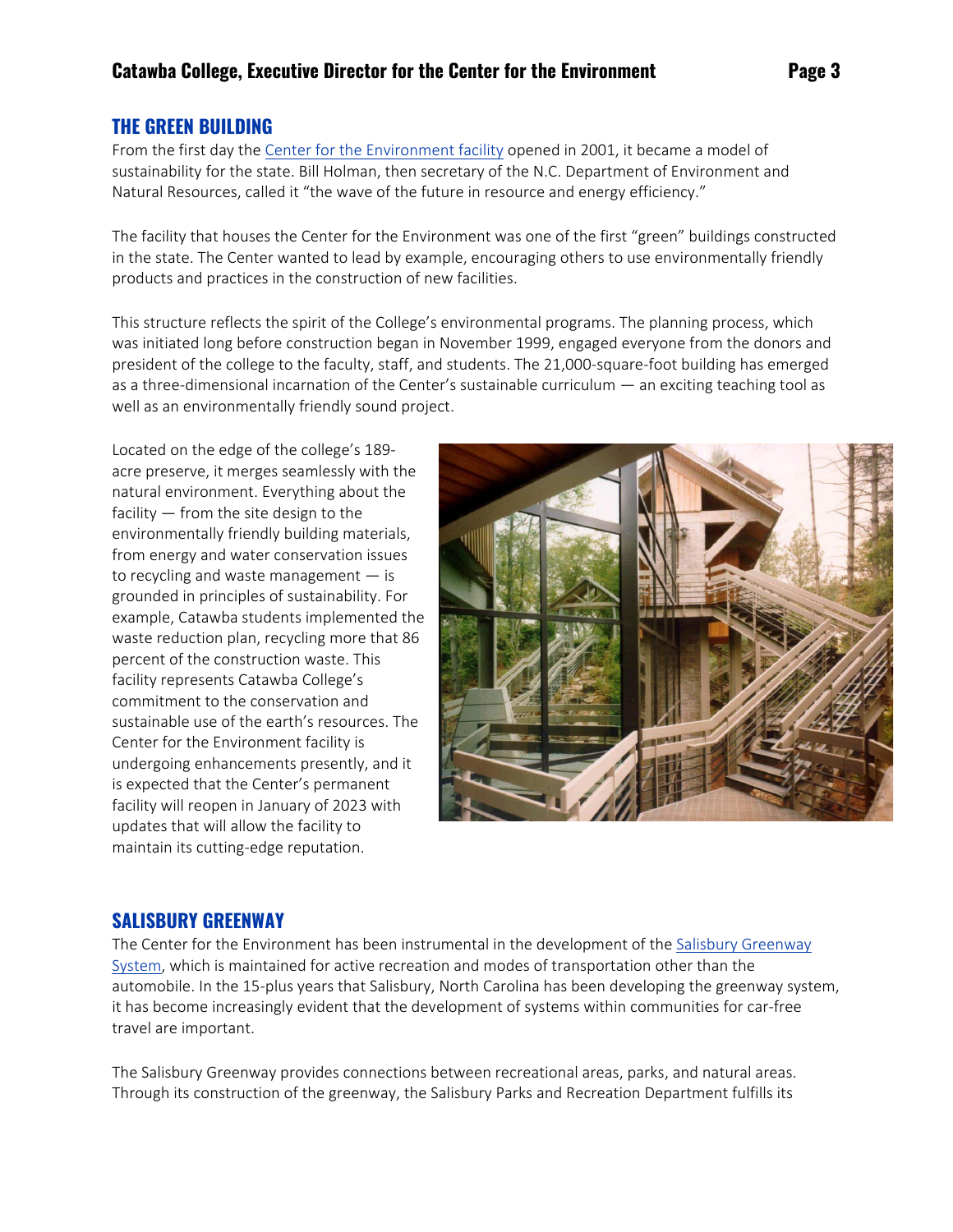mission to provide quality leisure services through safe, attractively maintained parks and diversified programs that meet the current and future needs of the community. The Forest Hill Park, located along the greenway, is a 9.4-acre park that is conveniently located and provides a greenway connector between Memorial Park and several elementary schools. The connector features an attractive bridge with inviting walking and sitting areas. The City of Salisbury is well on its way to achieving this goal but still has a few sections that need to be finished in order to complete a loop of Salisbury.

The Catawba College Ecological Preserve extends to the edge of the greenway where a small dam and natural areas exist.

### **ABOUT CATAWBA COLLEGE**

[Catawba College](https://catawba.edu/)'s scenic campus is located in the historic piedmont city of Salisbury, North Carolina, (pop. 34,000) located 45 minutes from the greater Charlotte area and the Greensboro and Winston-Salem areas. Spread out over 276 wooded acres and 41 buildings, the campus is a beautiful blend of neogothic architecture set on a shaded hillside adjacent to the Center for the Environment facility and the ecological preserve. Centrally located, it is only two hours away from the Appalachian Mountains of western North Carolina and four hours away from some of the best beaches on the Atlantic Coast.

Catawba's 1,300 students hail from 29 U.S. states and 19 foreign countries. Like the student body, the Catawba faculty is broadly diverse. It embodies a significant range of opinion and philosophy, founded in study at many of the nation's leading colleges and universities. Thirty-six percent of students identify as first-generation students, 45 percent of students are Pell-eligible, and 45 percent of 2019-20 first-year students identify as non-white (21 percent African American, 11 percent Hispanic). All Catawba students receive financial aid, and, on average, 78 percent of financial need is met by the College. The first-year retention rate for full-time undergraduates is 73 percent. Within six months of graduation, 97 percent of Catawba alumni are employed professionally or enrolled in graduate school.

Of the 90 full-time teaching faculty employed at Catawba, 83 percent hold the doctorate or terminal degree in their discipline. Ranked as one of the best colleges in the south, Catawba offers 7[0 fields of](https://catawba.edu/majors)  [study.](https://catawba.edu/majors) Catawba provides an education focused on an institutional philosophy of a liberal education, which entails a broad range of knowledge, intellectual and practical skills, and individual and social responsibility fostered and developed in all academic programs. Catawba is a learning community that provides students unique opportunities to explore vocation, helping students to consider their calling, their passions, and their purpose as they prepare to reach their highest potential. Catawba's mission is to provide "students an education rich in personal attention that blends the knowledge and competencies of liberal studies with career preparation" and to enable "students to reach their highest potential while becoming responsible citizens."

Catawba is a supportive community committed to students both in and out of the classroom. The College's faculty are not only excellent teachers, but individuals who also have the capacity to guide and challenge students through interaction with them in clubs, scholastic organizations, and athletic and social activities. Faculty and staff are genuinely committed to the mission of the College, which expresses concern for the total development of the student. The 12:1 student-faculty ratio supports an environment where former students often attribute their success to the fact that faculty members cared about them as persons, not students, in an academic environment.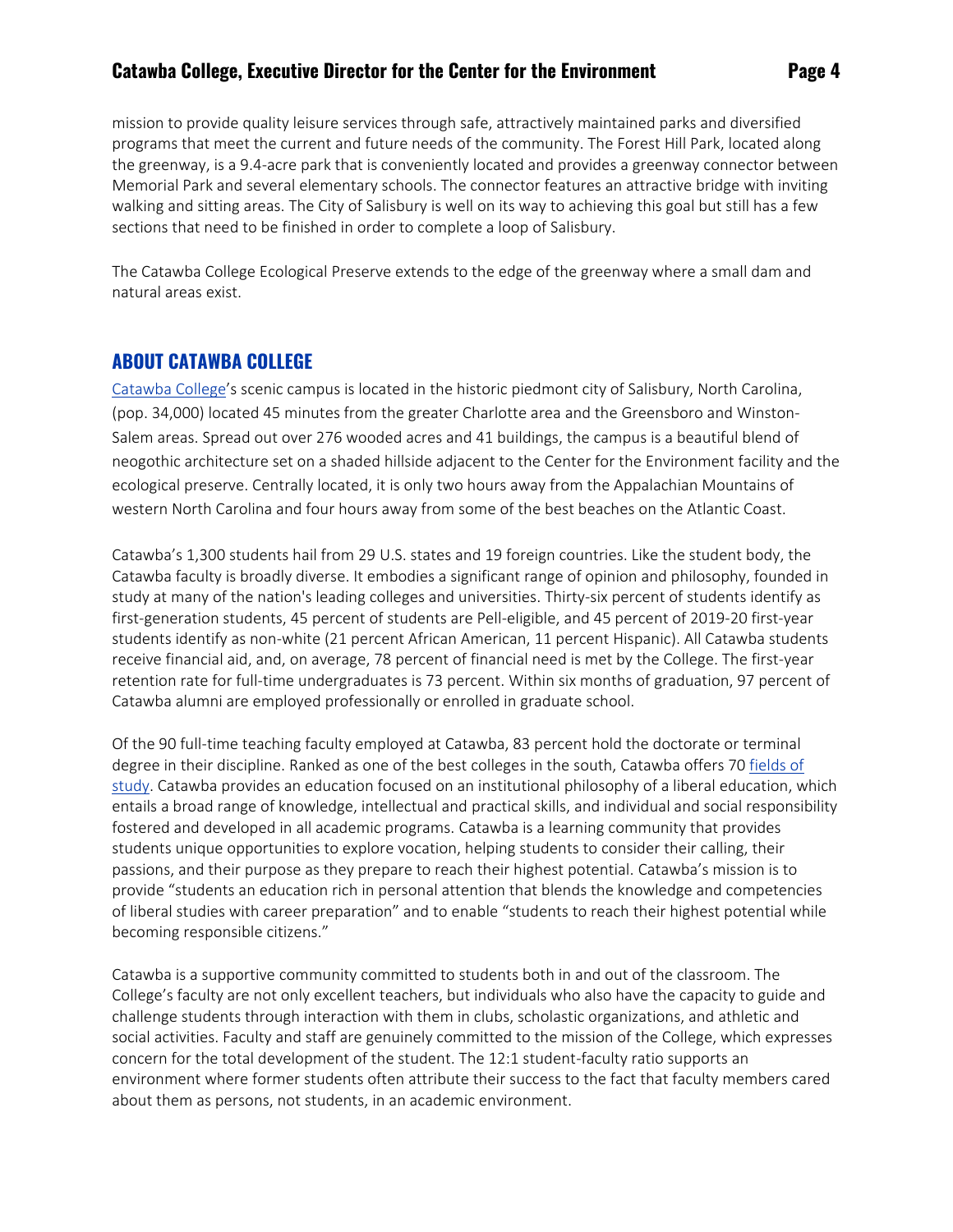In [Salisbury,](https://www.visitsalisburync.com/) you will find both a quiet countryside filled with wineries and pick-your-own farms, and a bustling downtown district with breweries, historic trolleys, a thriving arts scene, and more. Salisbury is home to the [Lee Street Theatre,](https://www.leestreet.org/) the [Meroney Theater,](https://piedmontplayers.com/) the [Novell Theater,](https://piedmontplayers.com/the-norvell-theater/) and the [Salisbury Symphony](file:///C:/Users/j.sirianni/Desktop/salisbury%20symphony%20orchestra)  [Orchestra.](file:///C:/Users/j.sirianni/Desktop/salisbury%20symphony%20orchestra)

#### **GREEN CAMPUS**

Catawba College has taken multiple steps to enhance the environmental friendliness of the campus. In 2004, students in the environmental club, NatureSAFE, revived campus recycling. Later, students in the Environmental and Sustainability Program launched a Campus Greening Initiative that spawned energy and water-efficient measures as well as improvements in waste reduction. In 2007, the Office of Waste Reduction and Recycling was established within the facilities department to champion waste reduction and recycling efforts. The College has ramped up efforts even further in the past years.

Catawba College has been named to *The Princeton Review's* 2021 Top 50 Green Colleges list. *The Princeton Review* noted Catawba's "well-rounded education grounded in the liberal arts, a commitment to environmental sustainability, and classes structured around current events." Additionally, *The Princeton Review* recently awarded Catawba College a Green Rating score 97 out of 99 in its [Green](https://catawba.edu/greencolleges)  [Colleges Guide.](https://catawba.edu/greencolleges)

## **CENTER FOR THE ENVIRONMENT: STRATEGIC PLANNING AND GOALS**

Themes that emerged during 2021 planning sessions and workshops appear below. These foci are not dictates for the next Executive Director but forums for gathering insights as the Center embarks on future planning and the leadership transition.

Educate by greening the curriculum, using campus as a living lab, and acknowledging the indigenous environment.

- Affirm that stewardship should continue to be the cornerstone of the Center for the Environment's mission focused on aligning with the environmental jobs of the future;
- Integrate environmental studies throughout Catawba College's greater curriculum and create bridges between environmental studies and other departments throughout the College;
- Recognize student ambassadors and encourage expanded service-learning opportunities within the Center's mission; and,
- Provide opportunities for immersive academic experiences and best practices in environmental stewardship and resource conservation in both the campus setting and campus operations.

**Engage** with the community and regional resources, amplify partnerships and allied organizations, and expand community programming.

- Continue and expand outreach to schools and engage with younger students to animate greater interest in the environment and its relationship with their future;
- Develop a new model to engage with diverse communities, sharing environmental research and best practices that contribute to greater understanding, awareness, and knowledge of the impact and importance of environmental stewardship;
- Involve the community by inviting environmental educators and researchers for conferences, summits, and a speaker series;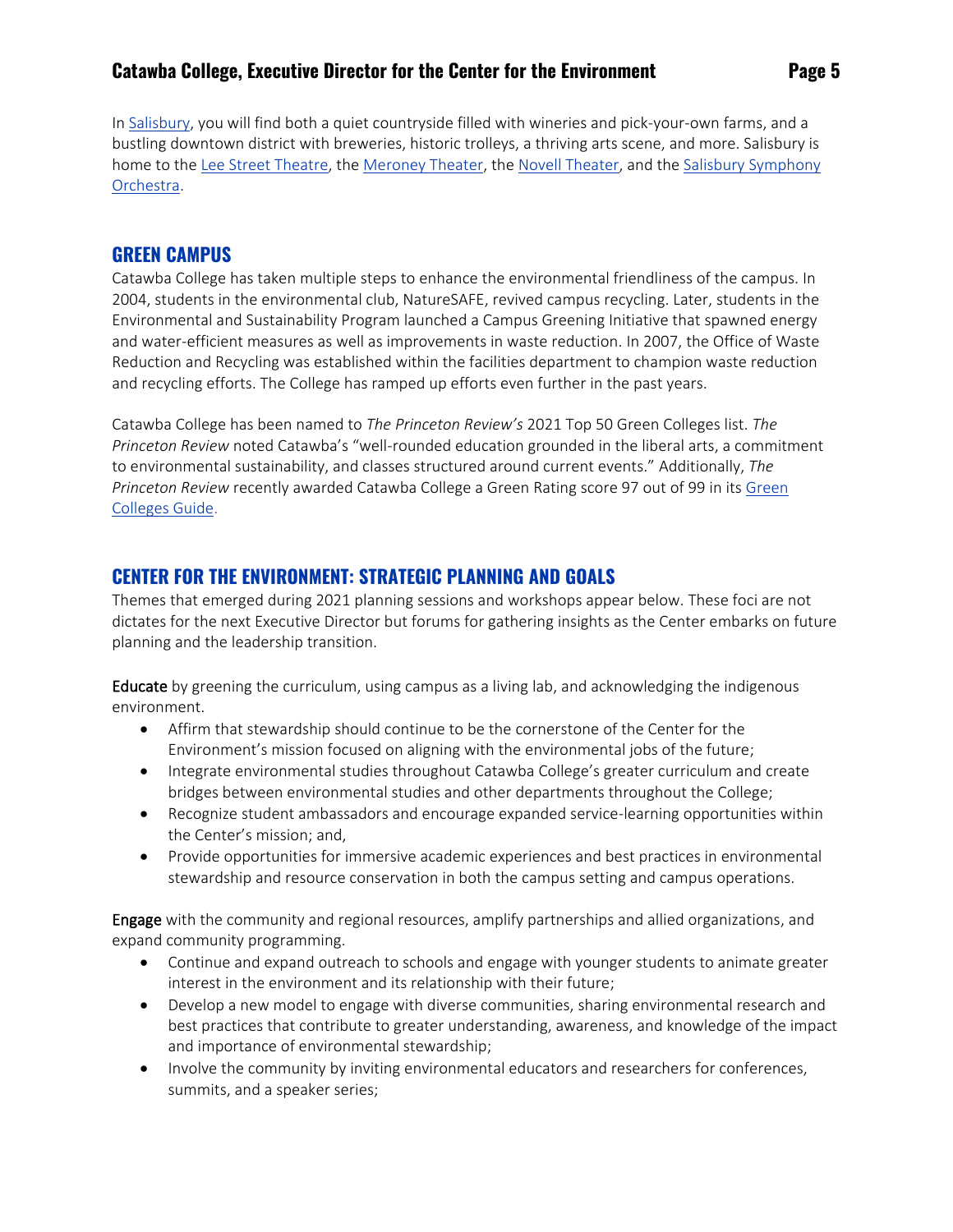- Expand how the Center and Catawba College more broadly broadcast learning and outreach opportunities to better reach targeted audiences;
- Find creative ways to engage with and educate Catawba College campus users;
- Partner with other higher education institutions in the region to bring greater environmental best practices to their campuses; and,
- Engage with local companies and offer professional training as part of workforce development, to educate them on sustainable practices relative to their business.

Advocate and support policy changes and work to better align change/social justice advocacy.

- Host local and regional environmental summits for policy makers and business leaders that bring national and international speakers to Catawba College;
- Educate and raise awareness in the media, providing a scientific and environmental lens on important climate issues; and,
- Address the urgent need for political councils at all levels (locally and regionally) to understand and create policies that advocate for sustainable changes.

## **DIVERSITY, EQUITY, AND INCLUSION**

The environmental justice movement is an important and growing area of contribution for the Center. The College's [Equity, Diversity, Justice, and Inclusion \(EDJI\) Task Force](https://catawba.edu/facultystaff/committees/edji/) aims to build a campus community where all members thrive by working to cultivate critical conversations and practices that close opportunity gaps and promote equity, diversity, justice, and inclusion on our campus and in the larger community. The intentionality of this group stems from the principles of supportive solidarity. An empathic understanding of the complex ways in which individuals interact with systems and institutions is an imperative for progress, and the Task Force works to support and amplify the voices of Catawba's more underserved students, faculty, and staff.

The EDJI Task Force asks: What can we as a community do to actively influence the social change needed to make an impactful difference in our world? With this orientation, one easily can see opportunities for collaboration and reinforcing support between the Center for the Environment and the efforts undertaken by Catawba College's EDJI Task Force.

### **THE ROLE OF THE EXECUTIVE DIRECTOR**

Reporting to Catawba College's Provost and Vice President for Academic Affairs [Dr. Constance Rogers-](https://catawba.edu/about/offices/provost/)[Lowery,](https://catawba.edu/about/offices/provost/) with a dotted-line report to [President David Nelson,](https://catawba.edu/catawbas-24th-president/) the Executive Director will oversee the Center's activities and talented [staff.](https://centerfortheenvironment.org/meet-the-staff/)

## **OPPORTUNITIES AND CHALLENGES**

Plan and implement a visionary strategy – In collaboration with Catawba College's leadership, the Executive Director will define the Center's immediate and long-term strategic priorities and identify actionable means for achieving excellence and influence. They will develop the Center's next strategic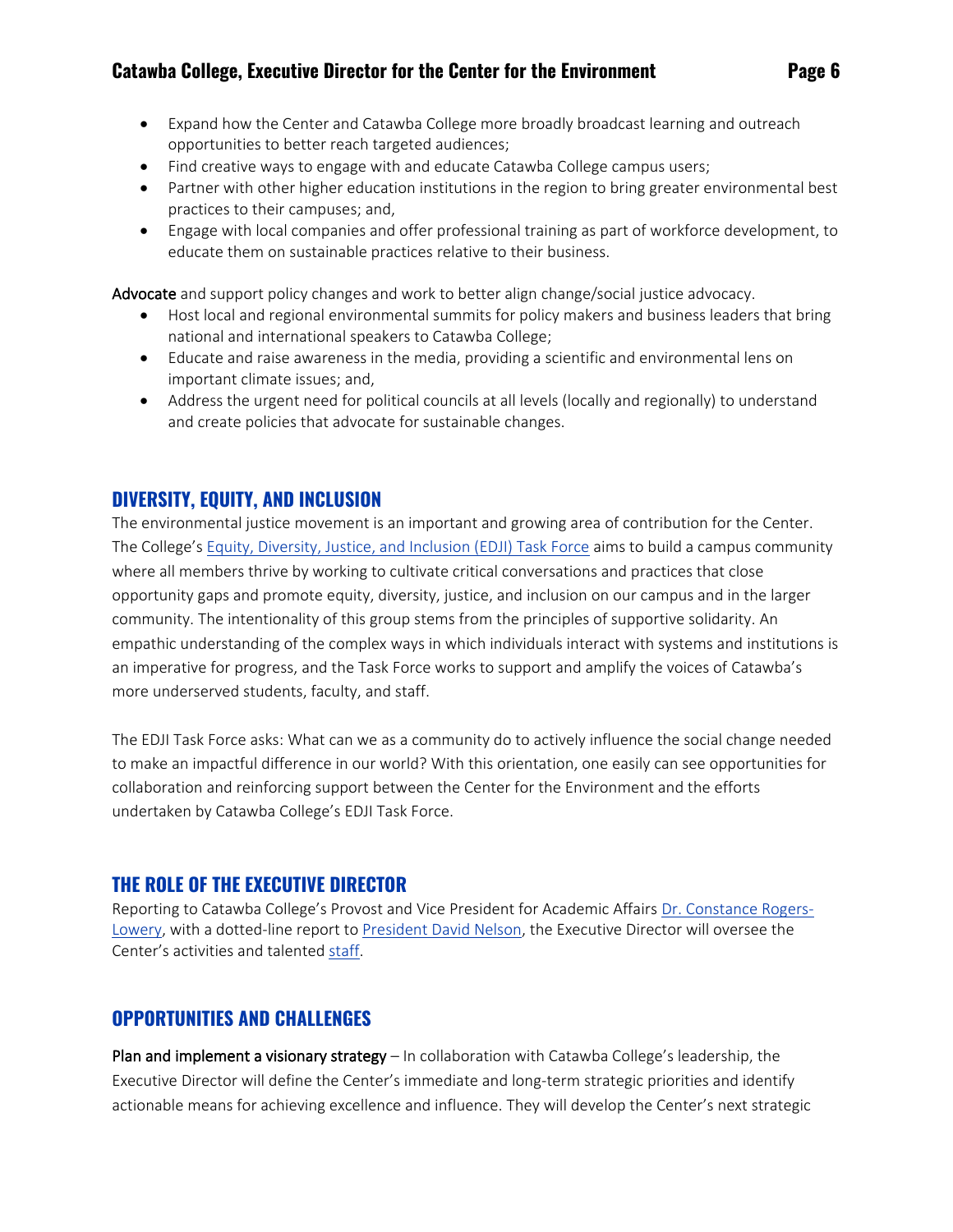plan with transparency, clarity, and the full participation of others, thoughtfully navigating the challenges too often encountered by interdisciplinary environmental centers at colleges and universities. The Executive Director will facilitate the execution of the plan, bringing experienced judgment, creative perspective, and, crucially, a naturally inclusive personality.

Develop strategic partnerships – The Executive Director will build sustainable, strategic relationships with Catawba College faculty, staff, and students as well as local community representatives and organizations (including those that compete with, as well as complement, the Center's initiatives). They will work with stakeholders to identify emerging research opportunities and forge coalitions that align with the Center's mission and optimize its tools and resources. Partnerships could include, but are not limited to, project development and execution collaborations, organizational affiliations, professional development programming, conferences and events, commissions, and advocacy coalitions.

Serve as a leading voice and spokesperson - The Executive Director will be a powerful voice for the Center, serving as a bridge builder between Catawba College, the Salisbury and regional community, and a broad network that includes prospective community collaborators, partners and supporters on campus, organizational partners, policymakers, donors, foundations, government agencies, and others. They will persuasively share the story of the Center and engage others in communicating its success.

Organize and lead community-based research – As the Center evolves over time, the Executive Director will engage in an array of new and varied activities in support of its mission. They will ensure the appropriate resources, processes, policies, and procedures are in place to support the Center's development and both widen and sustain its reciprocal relationships with increasingly diverse stakeholders.

Foster a culture of collaboration, communication, and cohesion - As a highly visible feature of Catawba College, the Center is advantageously positioned to enjoy the best of both an institution of higher education and an advocacy and impact organization. The Executive Director must take full advantage of this unique identity and set of relationships by realizing and celebrating the synergies that exist. They will model creative and inclusive leadership and develop on organizational culture that models the values of Catawba College.

Attract, support, and develop a diverse and high-performing team - Through its home at Catawba College and its deep relationship with local partners, the Center boasts access to a strong team of leaders, faculty, students, and staff deeply committed to their work and the mission that the Center represents. It will be crucial that the Executive Director lead team member recruitment and retention efforts that promote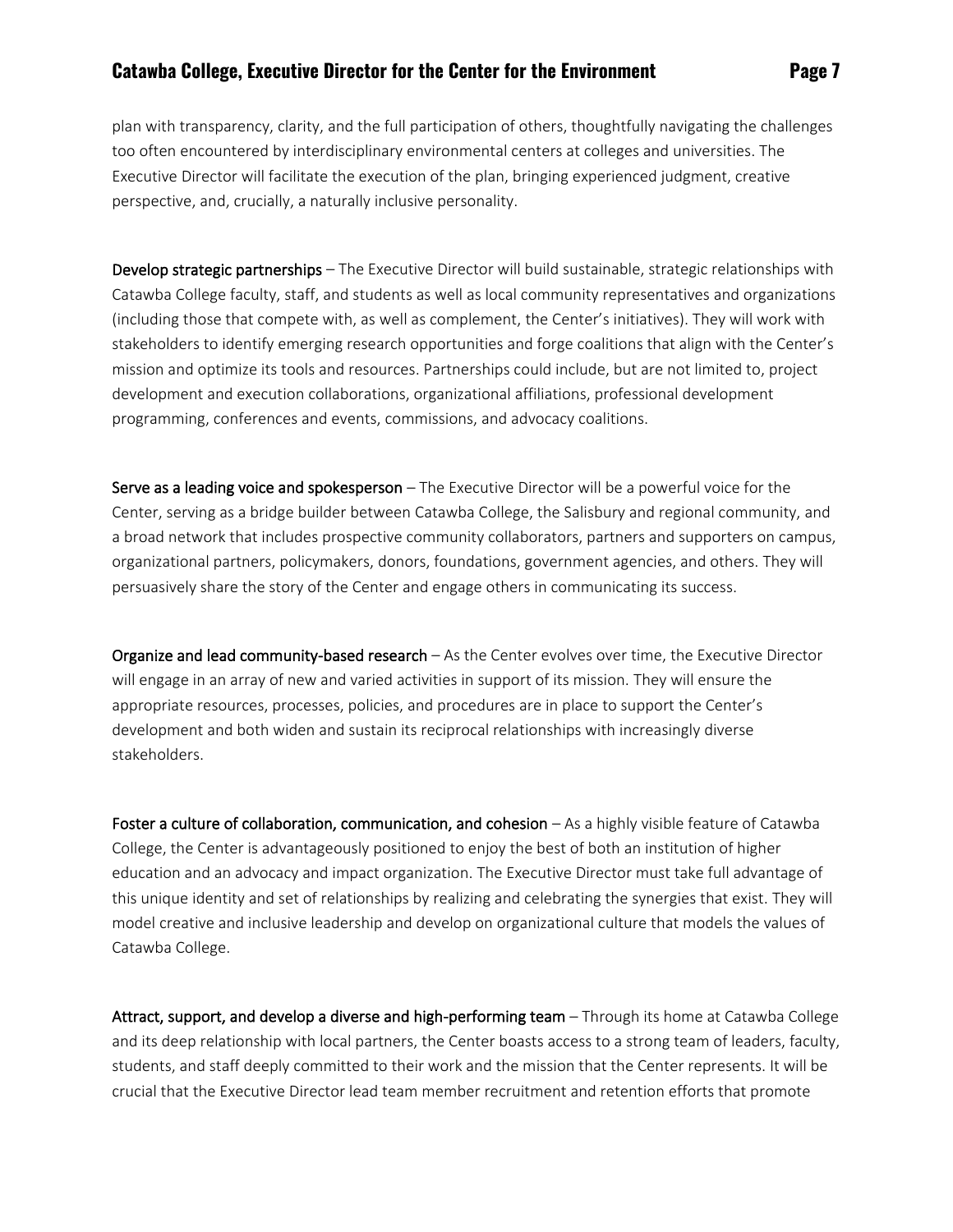diversity, equity, inclusion, professional development, career advancement, and technical excellence. The Executive Director will carefully and consistently incorporate themes from the College's strategic plans, build on Catawba's momentum, and draw on the distinctive assets that both afford to attract and retain talented professionals for Center initiatives.

Develop and implement an operational strategy that supports growth – Infrastructure developments that both promote and support the Center's growth are crucial. The Executive Director will be instrumental in ensuring that the aspirations of the Center are realized and supported by internal processes and systems that reflect the needs and stature of a signature Catawba College initiative. They will have the opportunity to identify and address the Center's evolving needs in areas such as technology, physical space, staff hiring and development, budget processes, student and fellows support, donor engagement, and others as identified.

## **DESIRED QUALIFICATIONS AND CHARACTERISTICS**

- Demonstrated entrepreneurial experience, including formulating and executing on a strategic plan in support of growing partnerships, programs, activity, and impact;
- Experience with environmental issues central to the Center's activities;
- Outstanding diplomatic and negotiation skills and the ability to articulate complex and nuanced topics accurately in multiple contexts;
- An agent of change with the ability to influence and persuade among peers and partners;
- Exceptional project management experience with strong attention to detail and the ability to manage quick-turnaround deliverables, long-term strategy implementation, reporting, and metrics tracking;
- A clear, open, and relatable communication style, with the skills to adapt information delivery to a wide array of internal and external constituents;
- Strong inclination toward experience with interdisciplinary collaboration and an ability to work across constituencies;
- Keen emotional intelligence, interpersonal skills, and the ability to work well on a team;
- The energy, enthusiasm, and ability to secure partnerships of impact, including garnering support from private sector sources;
- Excellent decision-making and delegating abilities paired with a transparent, collegial, inclusive, and consensus-building approach to implementing change that draws in talented parties;
- The ability to develop positive, memorable experiences that attract leaders, participants, and collaborators from diverse fields within the Center's topical foci for the long term;
- Imagination, persistence, and integrity;
- The ability to represent the Center to a wide array of constituents to bolster research-to-impact opportunities and communicate this work externally in ways that focus positive attention on the Center and its partners;
- Demonstrated success in developing and motivating internal teams, especially those consisting of faculty who can be led through influence rather than traditional hierarchies;